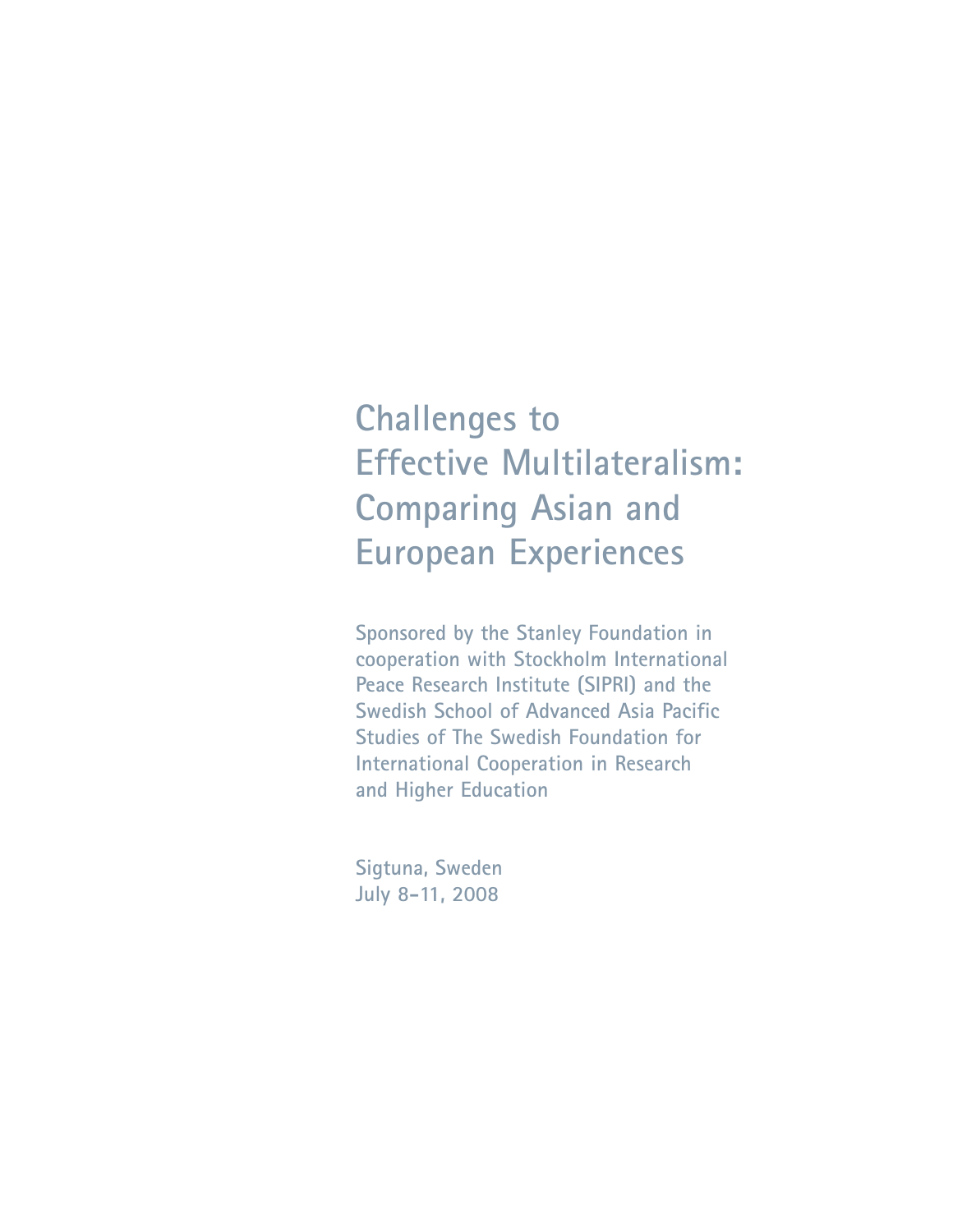#### **Introduction**

East Asia's dynamism—in both economic and security affairs—has become a common starting point for analyses of the future of this region. A central feature of this dynamism—indeed, a driver of it—has been the growing attention to the dual processes of regional integration and multilateralism. Intra-Asian trade and investment have increased at a marked pace and multilateral structures have similarly been proliferating in recent years. These trends are emerging at a time when governments in East Asia are tackling a complex and overlapping array of traditional and nontraditional security challenges. The constellation of Asian institutions is decidedly fluid, and their ability to effectively manage new types of economic and security challenges remains unclear.

These trends in Asia stand in contrast to those in Europe.<sup>1</sup> Europe is arguably the most economically integrated part of the world. Multilateral institutions and processes in Europe are more developed, having started earlier and been in place for many more decades. European institutions also have a proven track record of success: managing traditional state-to-state power rivalries; facilitating extensive economic integration; and expanding membership while maintaining overall cohesion. Yet, like Asia, the economic and security agendas of European Union (EU) institutions are changing. Globalized commodity, labor, and capital markets are challenging the competitiveness of many EU nations. Nontraditional security challenges require a reengineering of existing patterns of national security and defense cooperation among European nations.

The contrast between Europe's and Asia's experiences with regional integration and institution-building raises numerous questions about the changing nature of economic integration and multilateral cooperation in the 21st century. Similarities in these trends raise questions about the value of comparing the experiences of Asia and Europe.

To date little serious discussion and research about such a comparison has occurred, and dialogue between Asian and EU experts has been equally elusive.2 The Stanley Foundation—in collaboration with the Stockholm International Peace Research Institute (SIPRI) and the Swedish School of Advanced Asia Pacific Studies of the Swedish Foundation for International Cooperation in Research and Higher Education—hosted a two-day conference in Sigtuna, Sweden in July 2008 on the topic of "Challenges to Effective Multilateralism: Comparing Asian and European Experiences." The intention of the conference was to fill the gap in the literature, catalyze a more sustained dialogue, and generate policy-relevant recommendations for US policymakers.

To engage the diversity of expertise needed to address these issues, the conference brought together leading international scholars of Asian and European economic and security affairs. The participants in the conference focused on the following tasks:

The contrast between Europe's and Asia's experiences with regional integration and institutionbuilding raises numerous questions about the changing nature of economic integration and multilateral cooperation in the 21st century.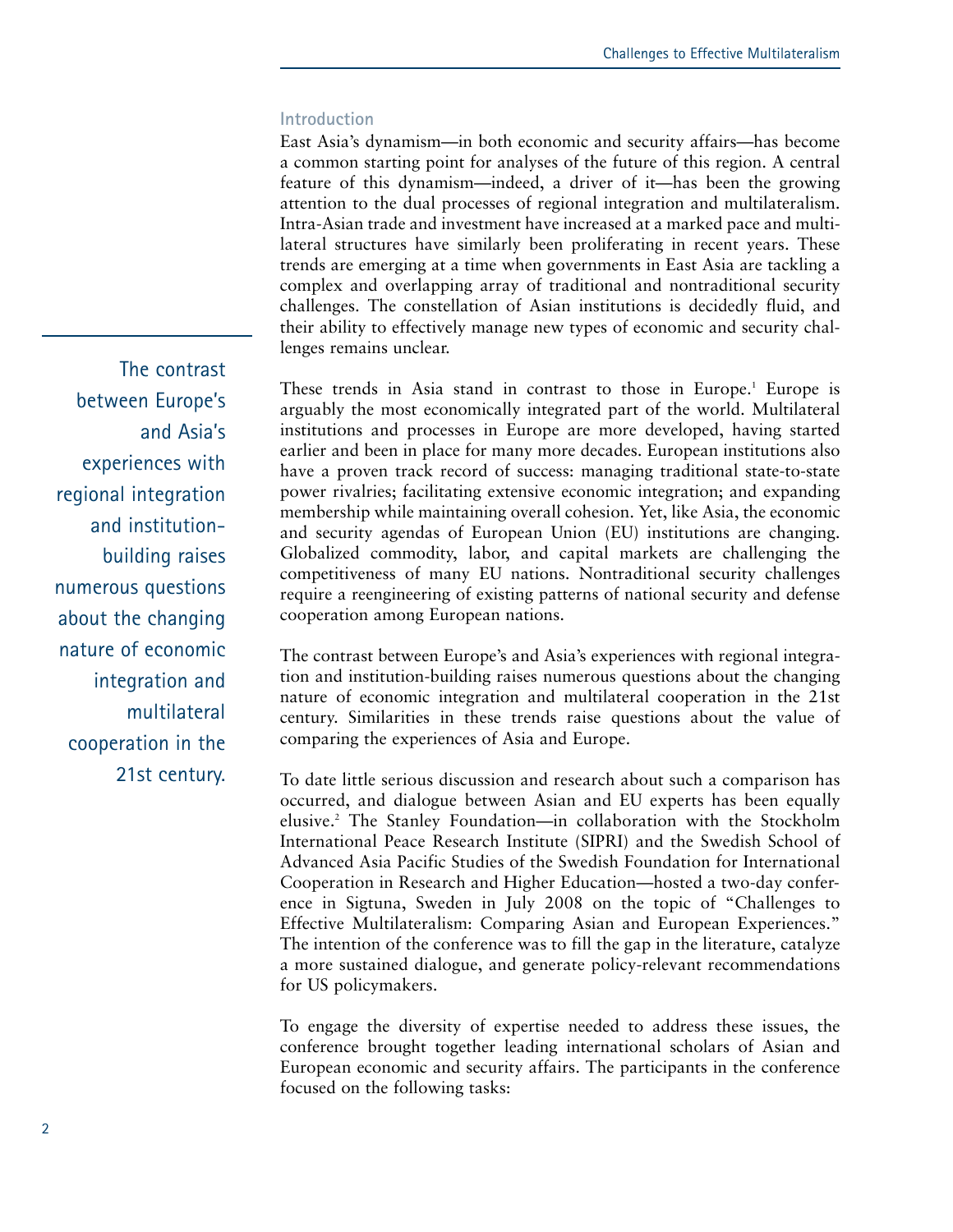- Identify the lessons that *both* Asians and Europeans have learned from regional integration and multilateralism: which European experiences could be instructive for managing regional dynamics in Asia and *vice versa*; this is intended to be a bi-directional conversation about past experiences and future steps.
- Examine how multilateral organizations in Europe and in Asia have or have not addressed pressing security, economic, and political challenges
- Generate productive intellectual interaction and cross-pollination between European and Asian experts and inform their future research on regionalism and multilateralism
- Explore the value of establishing new or expanded patterns of cooperation between Asian and European multilateral institutions
- Produce a concise report that outlines the themes of the conference and offers practical policy advice for US policymakers

The conference consisted of five panel discussions. The initial panel set the scene by discussing the role of multilateral political, economic, and security institutions in international affairs and their roles in Europe and Asia. The second panel compared and evaluated the functions, effectiveness, and the longevity of institutions of security multilateralism in Europe and Asia. The third and fourth panels adopted a similar approach to assess economic and political multilateralism in Asia and Europe, respectively. The final panel drew preliminary conclusions from the arguments from the previous panels and generated insights about the value of comparing these two regions.

### **Setting the Scene: Understanding Regional Integration and Multilateralism in Europe and Asia**

Comparing regional integration and multilateral institution building in Europe and Asia is a daunting analytical task. Scholars from both regions noted several complexities. First and foremost, it is important that European models of integration and institution building not be unilaterally applied to Asia—as if Asia is destined to follow Europe's path. Rather, dialogue among regional experts should be bi-directional.

Against this backdrop, scholars from both regions compared and contrasted Asia and Europe, and agreed that such a comparison should not needlessly privilege one region's experiences at the expense of the other. Much of the discussion focused on the few similarities and the myriad differences between Europe's and Asia's approaches to regionalism and institution building.

Participants highlighted several similarities. For example, both regions share a Cold War history of division caused by the rivalry between the United States and the Soviet Union. As a result, the United States has played a

Both regions share a Cold War history of division caused by the rivalry between the United States and the Soviet Union.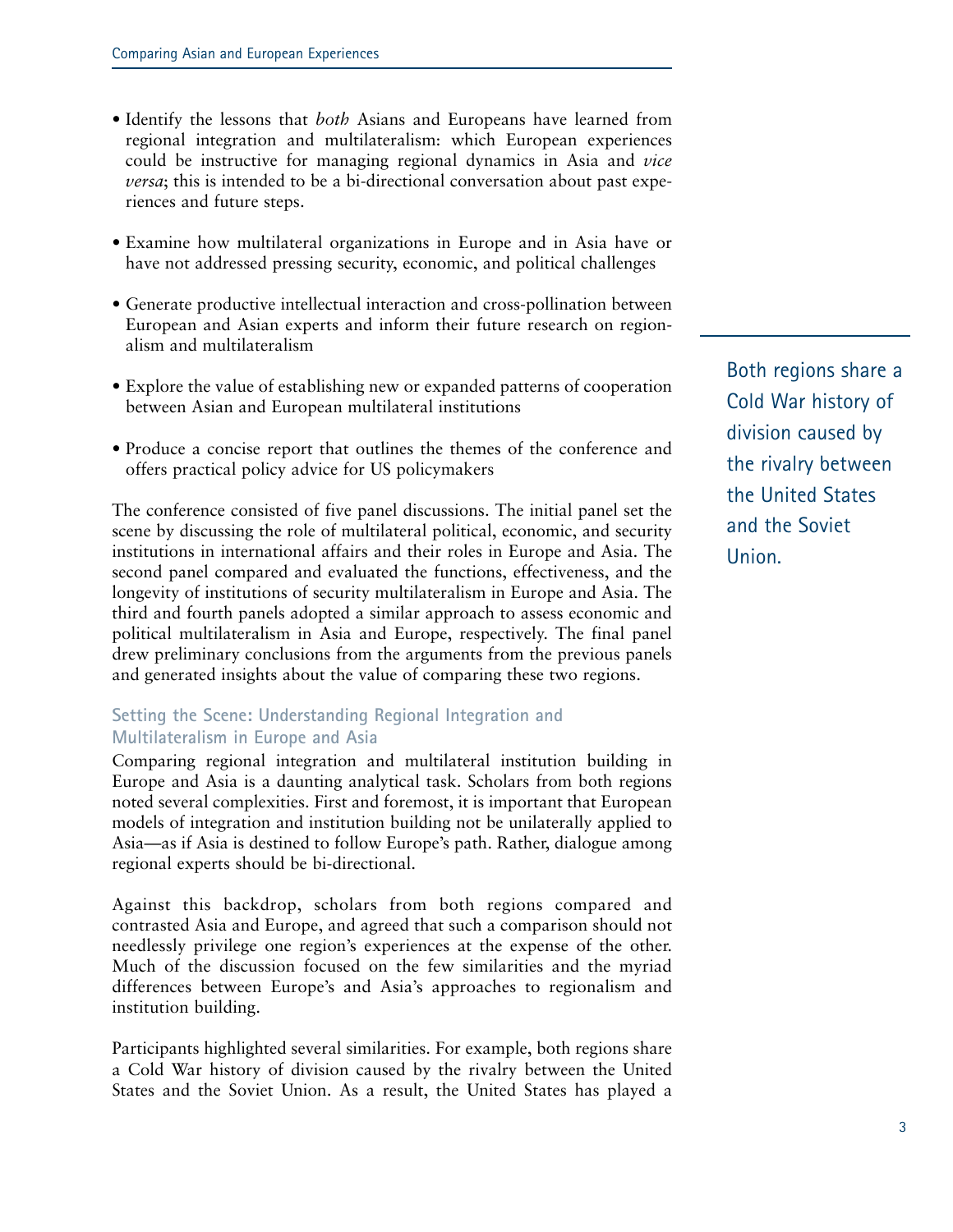central role as an external source of security in both Europe and Asia. The United States continues to play this role in both regions, albeit in different manifestations and with different consequences. In addition, both regions contain both developed and developing states, industrial and postindustrial nations, and established and rising powers. Many of these states are also major regional powers with significant global influence.

Differences between Europe and Asia abound, however. Europe is a deeply integrated and institutionalized region; Asia is not. Along these lines, multilateralism is the main mode of operation among European nations; for them, sovereignty is a layered concept that can be negotiated among states. Additional differences include:

- Europe was the source of many of the dominant international institutions, rules, and norms in the current international system. By contrast, many Asian nations, as postcolonial states, have struggled with the tension between adaptation and resistance to core global norms and institutions.
- Europe has a robust, well-organized, and active civil society; in Asia, civil society is in the process of uneven expansion because some Asian countries are more open than others. In broader terms, Europe is also more culturally cohesive than Asia.
- European multilateralism is more legalistic and institutionalized, whereas Asian multilateralism is more practice based and informal. This distinction, however, should not be overstated because it is less stark in practice.
- European nations, during the past five decades, leveraged US security protection to pursue their own project of regional economic integration. East Asian nations, for the most part, have not. In Europe, the United States acted as a catalyst for European integration beginning in the 1950s. In East Asia, the United States has not been a driver of regional integration; instead it has established itself at the center of a hub-spoke pattern of security relations while East Asia nations pursued distinct and autonomous paths to develop their national economies.
- In Europe, major powers—the Franco-German core—drove the construction of a multilateral order. This core exercised a magnetic attraction among its smaller neighbors. *If* East Asia followed the EU experience, then China and Japan would have to lead the way, following in the footsteps of France and Germany. Despite recent progress, neither Beijing nor Tokyo is there yet. Sustained Sino-Japanese rapprochement will be a key to political and economic integration in East Asia.

Moreover, EU multilateralism benefited from the similar social orders of its member states, which are democratic, open market economies, and with large middle and working classes. These similarities contributed to policy convergence and integration. In East Asia, the underlying social orders have been more diverse and incompatible, and each of the states has pursued a

Differences between Europe and Asia abound, however. Europe is a deeply integrated and institutionalized region; Asia is not. Along these lines, multilateralism is the main mode of operation among European nations; for them, sovereignty is a layered concept that can be negotiated among states.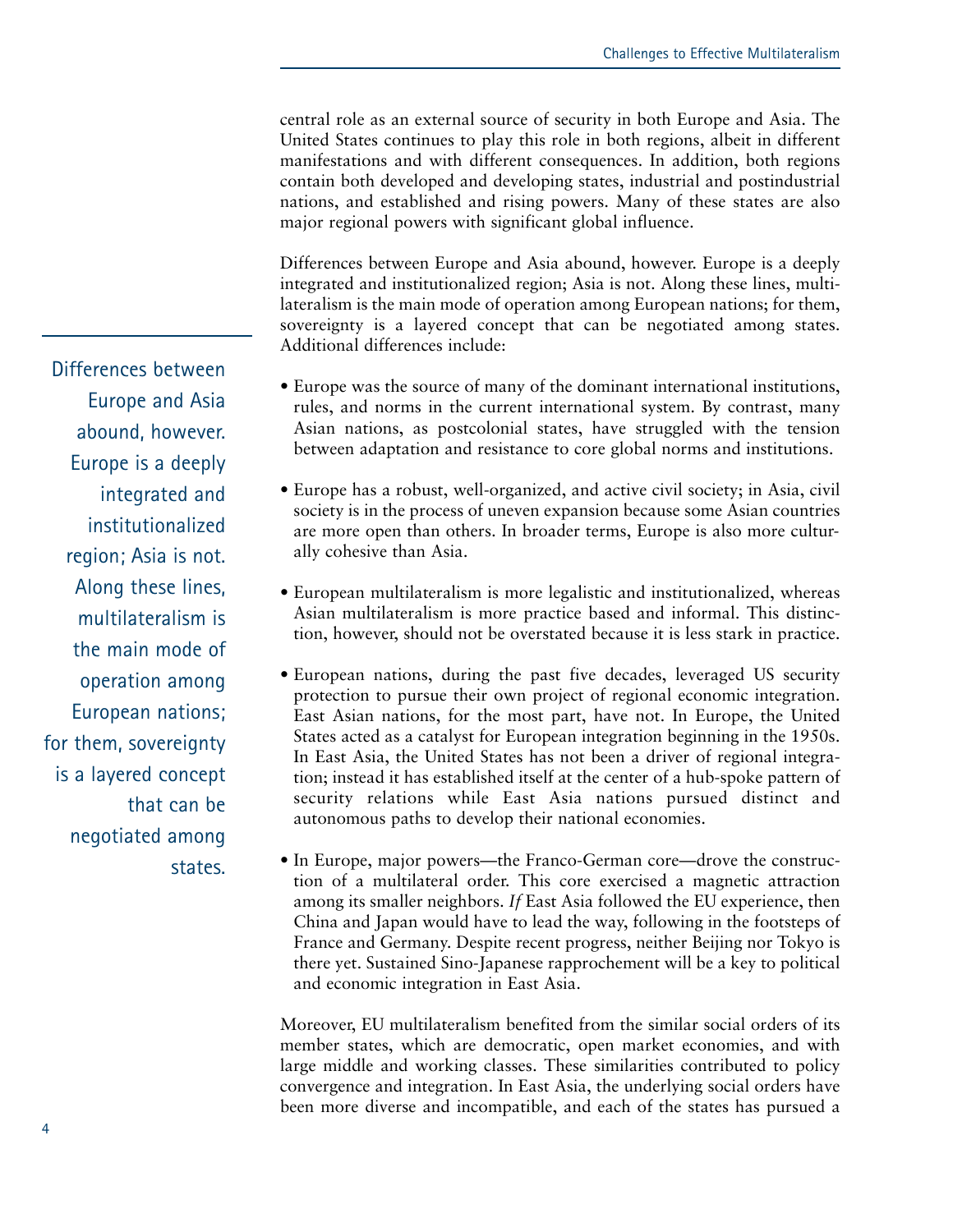distinct approach to economic development. Asia has a mix of industrial and agrarian states, closed state-centric economies and open decentralized economies, egalitarian political orders versus oligarchic orders.

In Asia, major power competition among states and the prospect of war still looms over the region; such adversarial competition is largely absent from Europe. These structural features limit the degree of regional integration and institution building in Asia.

According to several scholars from Asia, a variety of views, practices, and experiences has inhibited multilateral institution building. There is a strong emphasis on state sovereignty and nonintervention in the internal affairs of other states. Many Asian nations care more about process than results. Bilateral interactions are still a preferred way of managing state-to-state relations. Many Asian nations lack the state capacity to contribute to substantive multilateral cooperation. Current intra-Asian cooperation has largely resulted from event-driven as opposed to vision-driven interactions.

#### **Economic Challenges in Europe and Asia**

Economic forces were, on balance, the main drivers of European integration, once major political/security issues were put into a stable framework in the 1950s. Multilateral agreements on trade policy (e.g., the customs union and the common agricultural policy) were the initial impetuses for regional integration, which were followed by regulatory liberalization and monetary integration. All these processes remain the principal manifestations of European integration today.

A conference participant outlined the fundamental importance of economic integration in the successes of the European Union.

Most scholars today argue that the strongest and most consistent motivation for European integration over 50 years has been to manage globalization by facilitating regional trade and investment and to position Europe in the global economy. We have seen that neither security motivations nor idealism played such a central role. (To the extent they may once have played a role, it has declined today.)

Interestingly, this high degree of economic integration occurred despite the fact that economic decision making was not highly centralized in Brussels. The EU is not a super-state that is deeply involved in governing its memberstate affairs. During its first 35 years, the EU was little more than a customs union with a common agricultural policy. Regulatory liberalization and harmonization were added in the 1980s. Thus, the vast majority of EU policymaking has to do with a narrow set of issues concerning tariffs, quotas, agricultural levies, and regulations governing large multinational businesses. Major national-level policies concerning taxation, budget and spending, social welfare, education, defense, immigration, and infrastructure policies remain at the national or local levels of EU member states.

Current intra-Asian cooperation has largely resulted from event-driven as opposed to vision-driven interactions.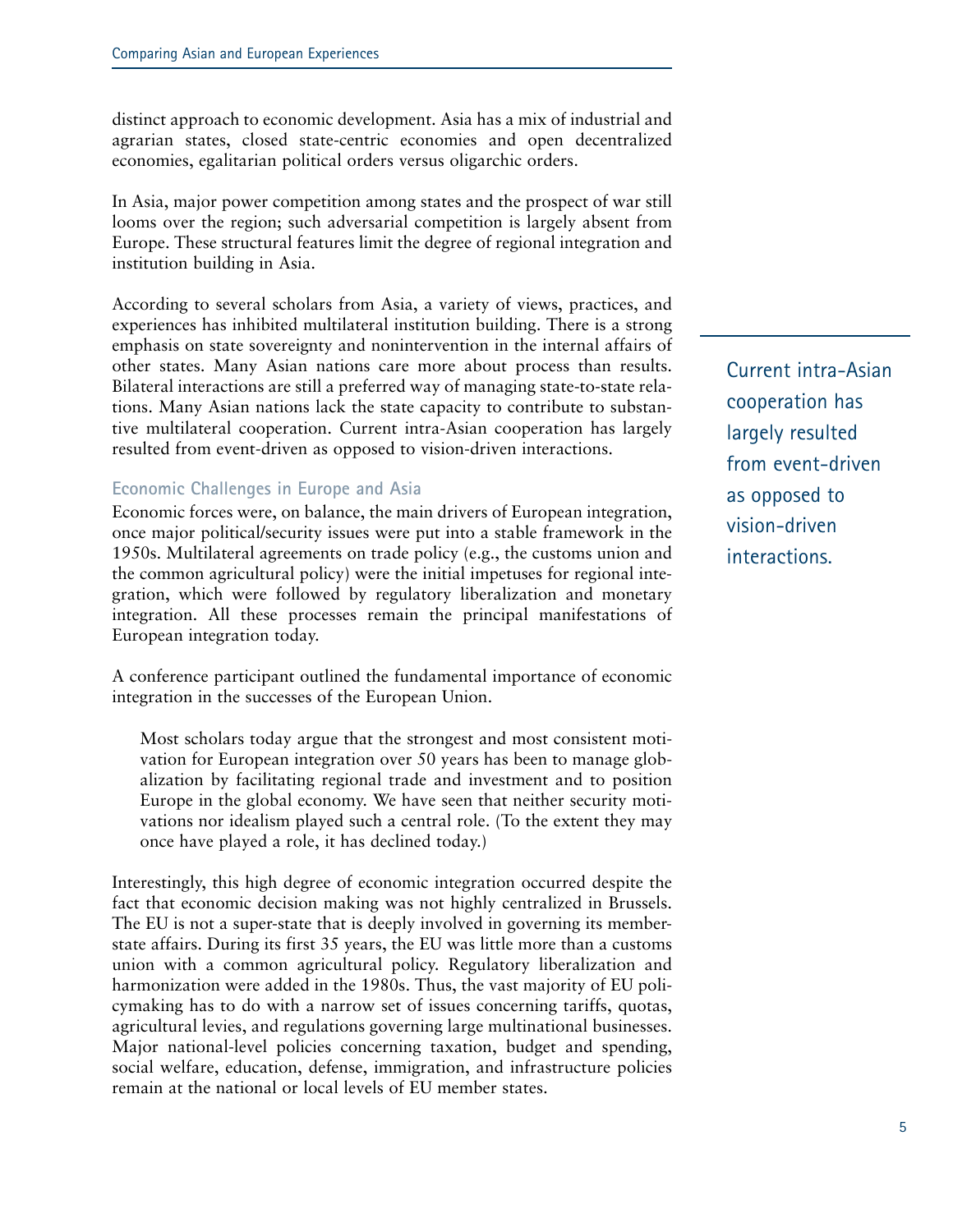#### **Asia**

Asia's economic patterns and regional integration look far different from Europe's. Over the past several decades, East Asian economies have achieved high levels of development, growth, and increasing levels of interdependence through a mix of trade liberalization, structural reforms, and market-driven regional and global integration. In the 1990s alone, intraregional trade in East Asia has taken off, based in part on the nexus of trade and foreign direct investment that created a region-wide network of processing trade. Trade among East Asian nations has surpassed East Asia's trade with the United States, the traditional final destination for East Asian exporters. To be sure, conference participants noted that the recent downturn in the global economy, especially in the United States and Europe, could undermine the ability of Asian nations to generate continued growth through international trade.

A central driver of intra-Asian trade has been the global production chain of manufactured goods and especially China's emergence as a point of final assembly in that production chain. This has produced a "triangular" pattern of trade among East Asia, China, and the United States. As a result, East Asian trading nations have become increasingly tied to China for goods and services exports, and China has become tied to many of them for imports of raw materials and intermediate goods.

Despite these trends, East Asia lacks a strong multilateral organization to foster growth and prosperity. There are no mechanisms for truly regional market integration, trade or regulatory liberalization, or financial and monetary integration. There have been several attempts to start such an effort, but most have failed. Moreover, existing institutions have not been fostering sustained economic integration, even approaching EU levels.

Before the Asian financial crisis of 1997, the World Trade Organization (WTO), and to a lesser extent, Asia-Pacific Economic Cooperation (APEC) fostered an initial round of trade liberalization that benefitted many Asian nations. By the end of the 1990s, APEC's nonbinding trade liberalization regime had produced little additional progress beyond WTO-mandated gains; the easy and low-cost liberalization steps had been taken by that point. In addition, APEC lost much influence after it did little to respond before or afterward—to the 1997 crisis. After the 1997 crisis, major Asian economies created two functional organizations to address possible balance-of-payments crises for developing nations: the May 2000 Chiang Mai Initiative (CMI) and the 2003 Asian Bond Market Initiative. Both are narrow in scope and function, and both remain untested in responding to a regional liquidity crisis.

Economists at the conference argued that a key factor affecting economic community building in East Asia is the proliferation of bilateral and multilateral Free Trade Agreements (FTAs). Before 2000, there were fewer than 10 FTAs, but now there are more than 60. The shortcomings of the WTO's liberalization efforts have been driving East Asian nations' pursuit of FTAs because such agreements can produce tariff liberalization where WTO has not.

Over the past several decades, East Asian economies have achieved high levels of development, growth, and increasing levels of interdependence through a mix of trade liberalization, structural reforms, and market-driven regional and global integration....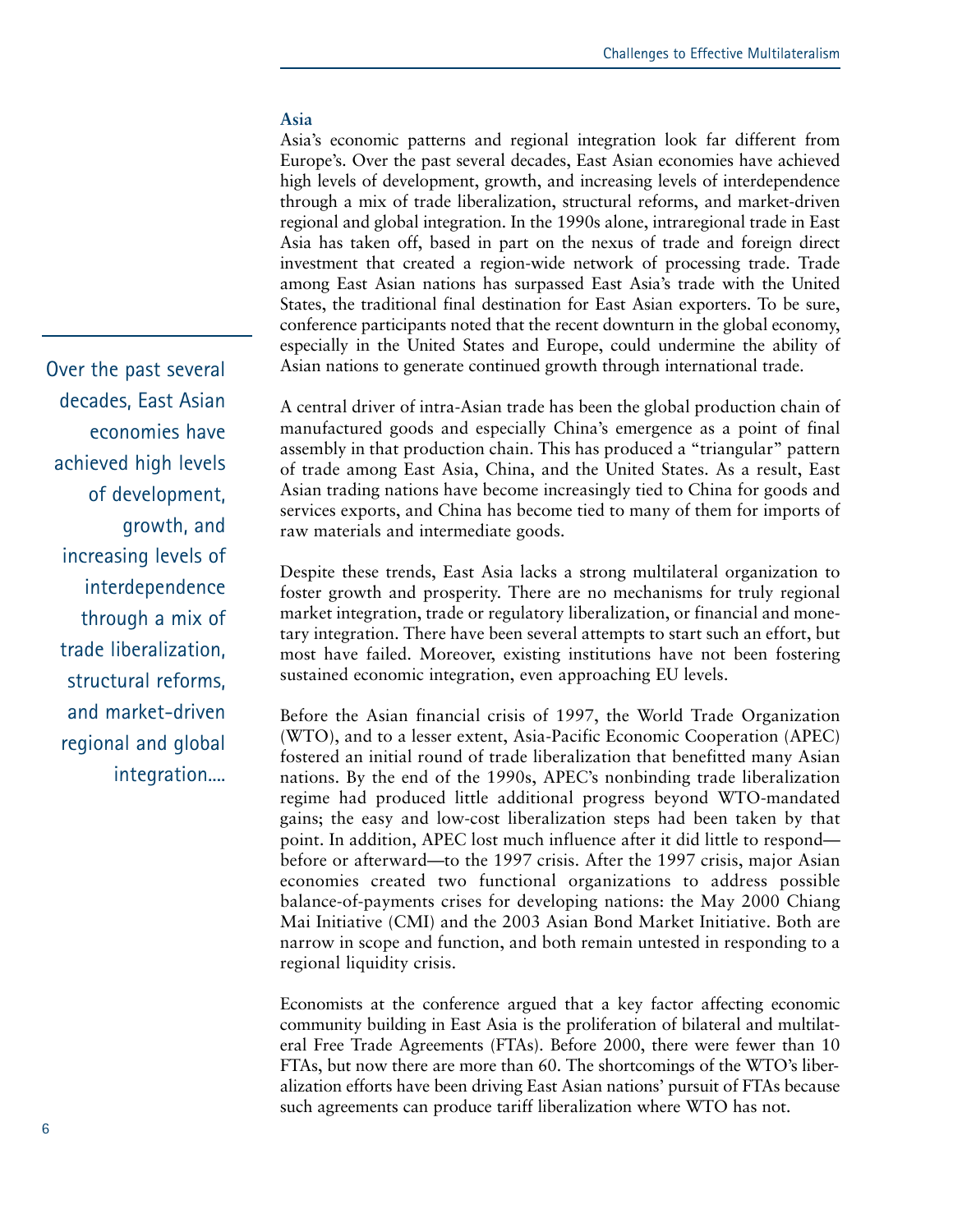While some in Asia argue that a network of FTAs could be the foundation for an East Asian economic community, this has not yet occurred and prospects remain unclear. Many conference participants argued that the proliferation of FTAs is unlikely to foster high levels of regional cooperation and may inhibit such integration. While FTA participants gain initial advantages from generic trade liberalization, the proliferation of FTAs over the longer term will precipitate a set of overlapping and conflicting trade regimes filled with different rules of origin, tariff liberalization schedules, customs procedures, and preferential concessions in areas of commercial regulation (e.g., investment and intellectual property right protection).

These overlapping FTAs create a structural constraint on regionalism: it will be difficult to unify the differing types of FTAs, especially given that some have WTO-inconsistent provisions. The rules of origin vary so much among these agreements that they may distort the role of market forces in shaping nations' economic activities in favor of artificially determined rules of origin. At a minimum, the FTAs need to be upgraded to a customs union with common tariff rates. This would be the first building block in a regional economic community.

A final major challenge facing the development of an integrated economic community in East Asia is the lack of consensus on a regional-wide FTA or related institution for economic cooperation. China promotes the East Asian Free Trade Agreement (i.e., ASEAN +3); Japan advocates the Comprehensive Economic Partnership in East Asia (i.e., ASEAN + 6); and the United States supports the Free Trade Area for the Asia Pacific (i.e., an APEC-wide FTA). Among the major regional economies, thus, there is little agreement on how to begin building such an economic community.

#### **Security Challenges in Europe and Asia**

#### **Europe**

Conference participants agreed from the outset that in comparison to Asian security institutions, such institutions in Europe exhibit a very high degree of development and have consistently contributed in past decades to regional security. The commonly accepted approach of using "collective defense" (i.e., NATO) to deter well understood threats (i.e., the USSR and the Warsaw Pact) was central to the development and functioning of such security institutions in the last decade.

More specifically, Europe's success at building effective multilateral security institutions was due to several factors:

- The geographic proximity in Europe forced major powers to address the issue of regional security early in the process of institution building, in the 1950s.
- Western Europe's two major players (France and Germany) achieved rapprochement early on and then led the process of regional integration, which centered the European order and opened the door to economic integration.

...Despite these trends, East Asia lacks a strong multilateral organization to foster growth and prosperity.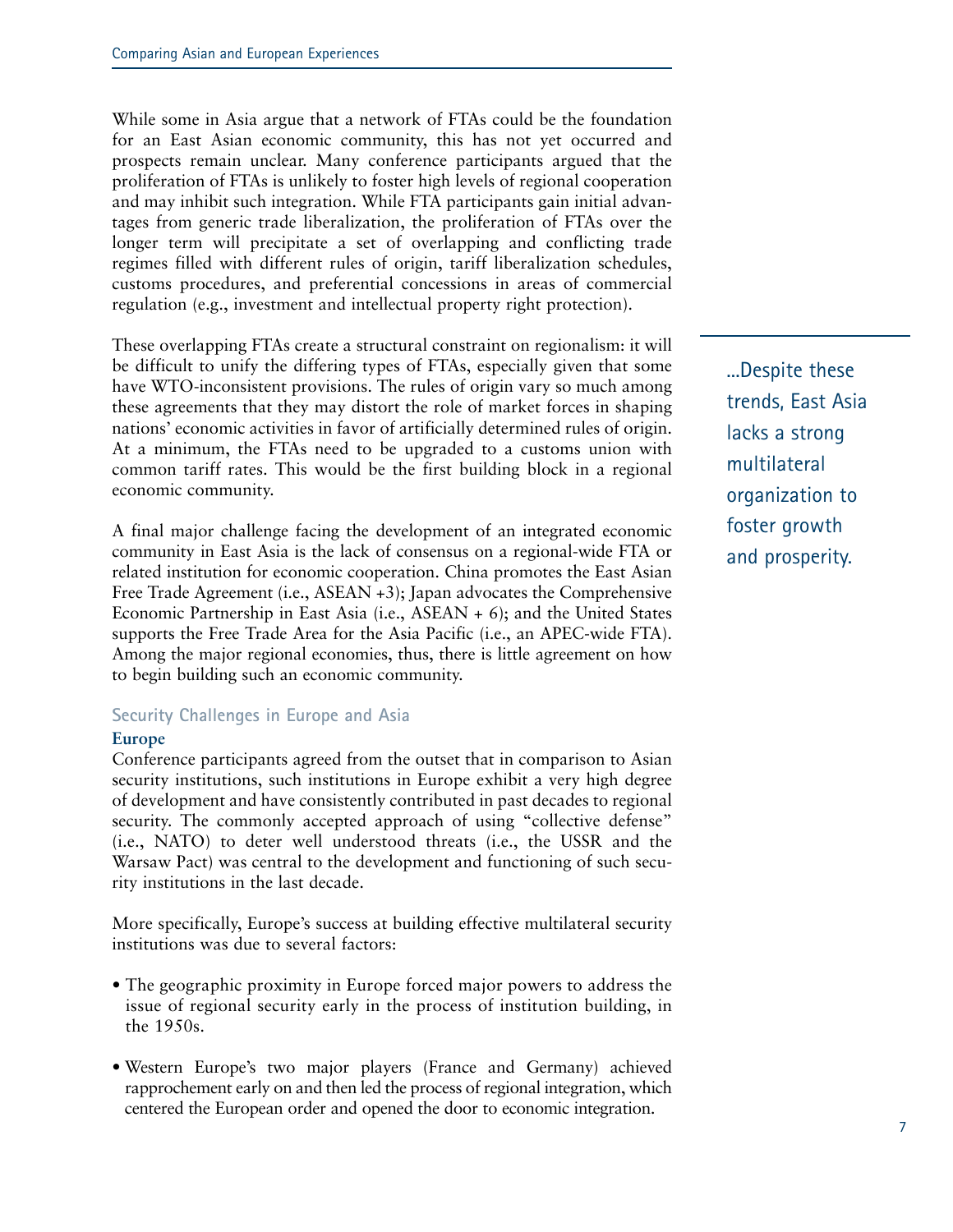- Regimes in Western Europe were similar in type and orientation. They practiced institutionalized restraint domestically, making them suited to strategic restraint and cobinding in their statecraft. In some cases, such strategic restraint was a clear goal of their promotion of regional economic integration and creation of regional security institutions.
- The United States was an advocate of regional integration; it needed European integration to convince France to allow German rearmament.
- America's cultural affinity with Europe made Washington more comfortable with multilateralism and regional integration.
- European's nations were very willing and even eager to accept a major role for the United States as a security partner, given the presence of the Soviet threat during the Cold War

As successful as EU security institutions have been at fostering economic and political integration, they face problems in the security realm. According to one participant, "Security institutions in Europe are in trouble. NATO, the EU (ESDP), and OSCE are not fulfilling their promise. NATO and the EU are in a process of 'competitive decadence', while the OSCE seems to suffer from a hopeless stalemate. Different sets of dilemmas affect these security institutions, some are as old as international politics, and others are linked to the new international security agenda. All demand renewed leaderships and commitments."

The ongoing shift from "collective defense" to "collective security" as the *modus vivendi* for NATO has been highly problematic for transatlantic relations. "The nature of contemporary threats is not conducive to an enhanced role of security institutions. Neither the EU nor NATO offer an obvious value-added. Despite the activation of NATO's Article 5 after 9/11, defense and foreign policy choices have been mostly decided on a national basis. Counterterrorism is a matter of national security rather than collective action." The role of the EU in counterterrorism cooperation has been largely symbolic.

As a result, EU nations are divided on the EU's role in the post-Cold War international security agenda and, specifically, their cooperation with the United States. A common European Security and Defense Policy (ESDP) has yet to take form, raising questions about its relevance in tackling contemporary security challenges. The EU and NATO both suffer from continued strategic ambiguity and a lack of consensus on the core functions of the EU and NATO.

#### **Asia**

Asia specialists were, on balance, optimistic about long-term prospects for the development and of multilateral security institutions in Asia, while fully acknowledging their current limitations. Multilateral security institutions in Asia have several features:

**Conference** participants agreed from the outset that in comparison to Asian security institutions, such institutions in Europe exhibit a very high degree of development and have consistently contributed in past decades to regional security.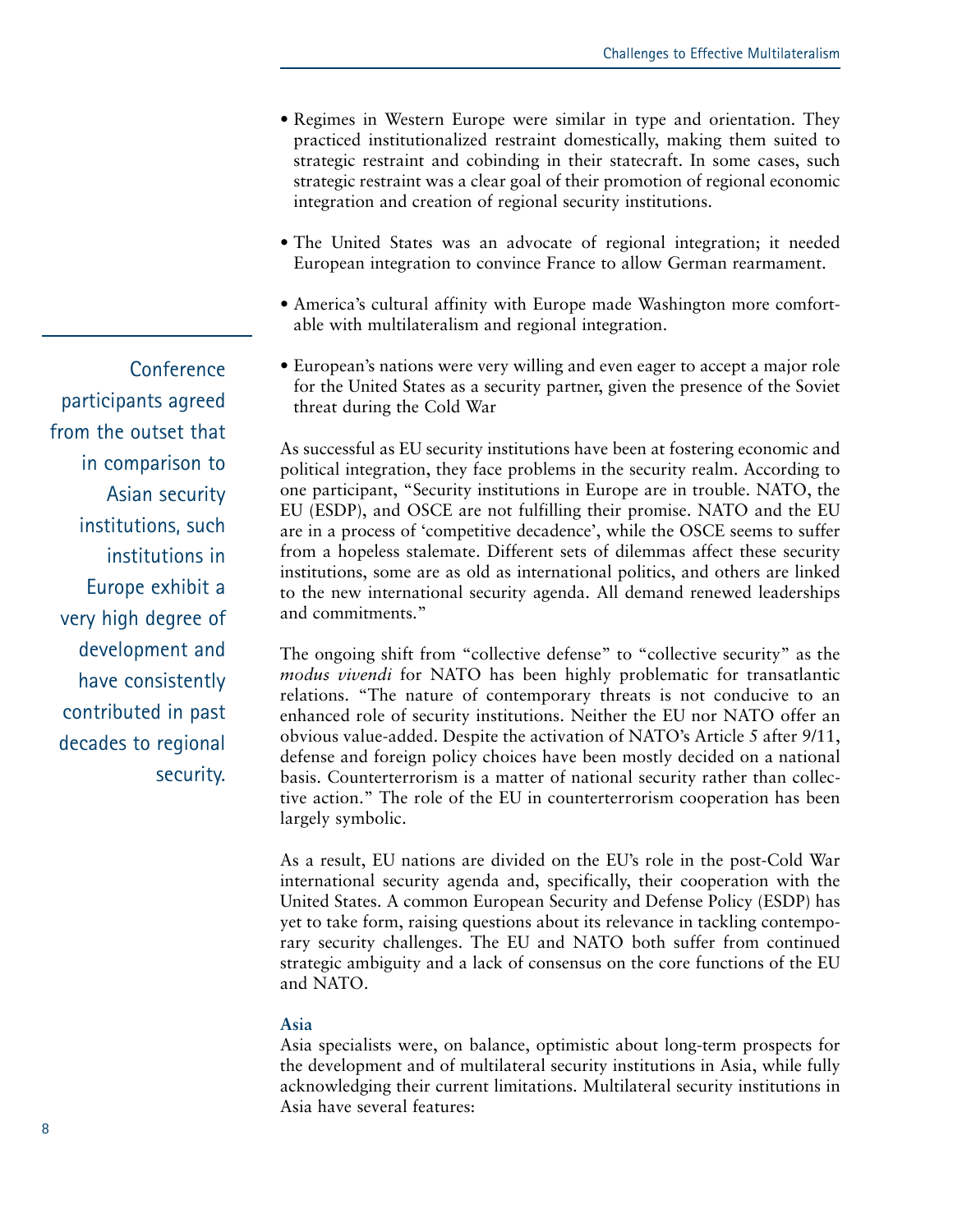- Security institutions in Asia are underinstitutionalized and underlegalized. But this limitation has been driving recent efforts to develop an ASEAN Security Community and the 2007 creation of the ASEAN Charter. Many participants noted that even these steps are quite limited in their contribution to enhancing the role of ASEAN.
- Asian multilateralism has been led by small states, and mainly by those within ASEAN. The role of major regional powers, such as China and Japan, in institution building is growing, but they disagree on the right models to pursue.
- Asia has no tradition of successful regional institutions that were specifically created and maintained by great powers. Many Asian states remain wary of heavy US or Chinese involvement in institution building. However, many of these same states want to continue the system of US bilateral alliances as a check against future threats to regional security.
- The oldest and most successful regional organization in Asia is the Association of Southeast Asia Nations (ASEAN), a group of small and relatively weak states. ASEAN has been the normative and institutional platform for most subsequent Asian regional security institutions, such as the ASEAN Regional Forum. Participants disagreed about ASEAN's value to promoting regional integration and further institution building; its mandate and influence are limited.
- Asian multilateralism was founded upon a shared commitment to state sovereignty and the principle of "noninterference in the internal affairs of other states." Centuries of colonial rule over the region ensured that the preservation of sovereignty and noninterference would be the key normative basis of Asian regional institutions. This is a constraint on further development of effective multilateral institutions in the region.
- US policymakers, in general, remain ambivalent about the potential contributions of security institutions in East Asia. While the US government rhetorically supports current regional institutions and calls for building new ones (such as in Northeast Asia), Washington seldom relies on them to shape regional security affairs—with the relatively recent six-party talks standing out as the exception which proves the rule. This could change as key US allies in the region, such as Japan and Australia, express support for a greater role in managing regional security questions.

Many of these limitations were by design. In past decades, Asian nations as newly postcolonial states—did not want strong multilateral organizations for fear they would be dominated by the United States, India, or Japan. Keeping institutions informal and weakly legalized was a deliberate preference of Southeast Asia states. This provided small powers in Southeast Asia with the opportunity to guide such institutions and to establish norms and processes for managing regional affairs.

The ongoing shift from "collective defense" to "collective security" as the *modus vivendi* for NATO has been highly problematic for transatlantic relations.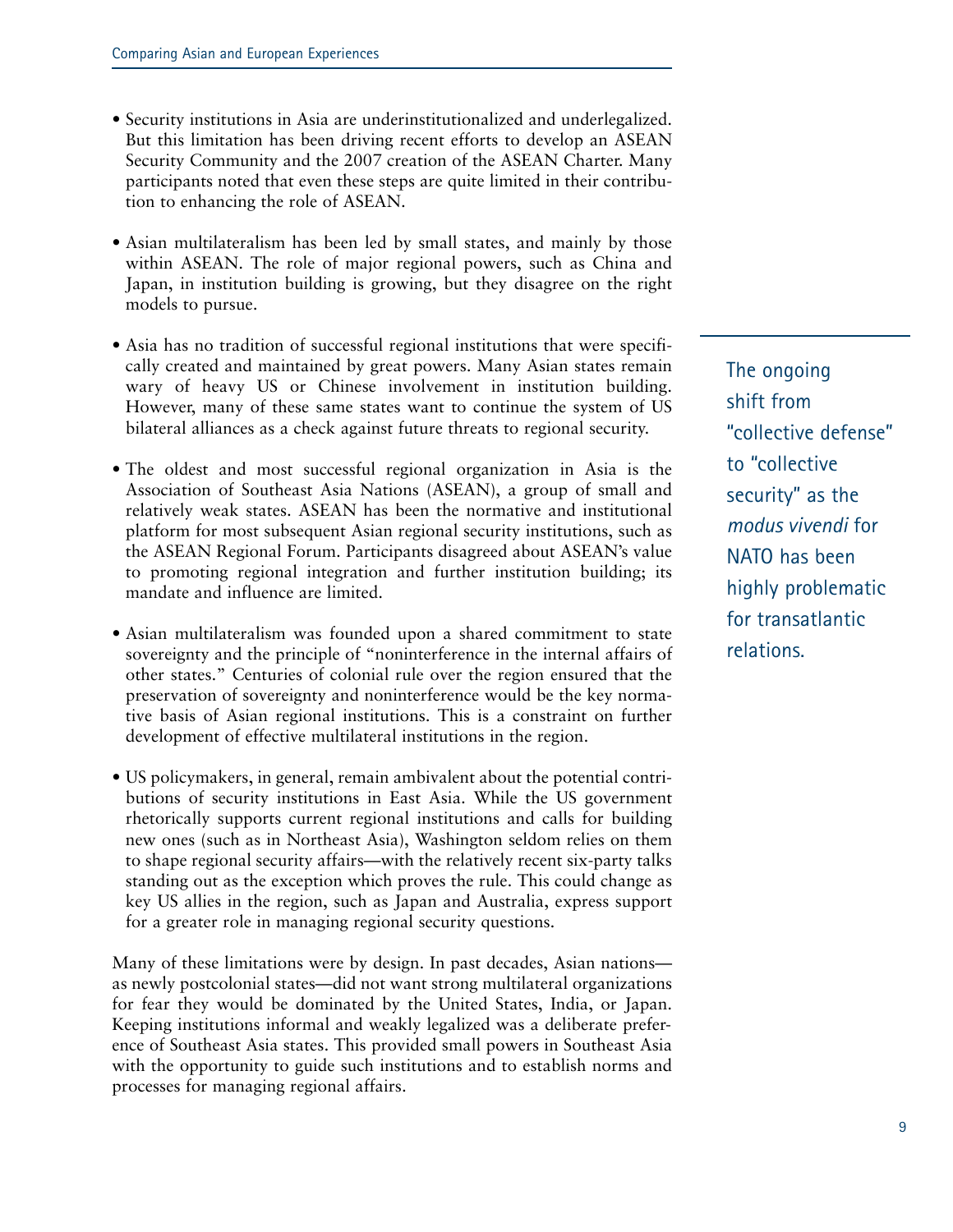Some participants argued that these preferences are lessening now because of more national development, growing confidence of many states, and the recognition that greater economic integration and diplomatic cooperation are needed to sustain current levels of growth and security.

While Asia's security institutions, such as ASEAN, ARF, and APEC, have been criticized as just "talking shops," developments in the last decade suggest that they are gradually assuming additional functions. ASEAN has expanded its membership to include all ten nations of Southeast Asia, widened its agenda to include security cooperation, spawned additional bodies such as ASEAN Plus 3 and the ARF, created the ASEAN Security Community, and adopted the ASEAN Charter. By the same token, the ARF has expanded its membership, agenda, and, mandate.

However, multilateral security institutions in Asia still exhibit multiple limitations, and many of these are structural constraints on active involvement in managing security affairs. Key weaknesses include firm support for the doctrine of noninterference in the internal affairs of states; limited economic and military resources for high-quality crisis management, disaster relief, and confidence building measures; lingering political suspicions and mistrust among regional actors (e.g., Singapore-Malaysia, Singapore-Indonesia, and Thailand-Burma); and limited contributions by civil societies in Southeast Asian states.

These are compounded by institutional deficiencies, such as the lack of an ARF secretariat and the fact that the East Asia Summit lacks a clear mandate and its role overlaps substantially with those of other organizations (i.e., APEC and ARF). The unclear role of major regional and external *powers* in these institutions is a further constraint. The United States is a member of some organizations, but not of others (e.g., East Asia Summit [EAS]), and it is currently most committed to APEC, not ARF. In the EAS, there is deep distrust between two major actors: China and Japan. Given these limitations, conference participants were more optimistic about the future of ASEAN than of the EAS.

Judging the effectiveness of multilateral security institutions in Asia is an inherently difficult task. Asia specialists noted that the success of European integration and institution building serves as an inspiration—but not as a model for replication—given European successes at managing balance-of-power dynamics and fostering collective defense. Participants raised three possible standards for evaluating the performance of security institutions in Asia: (1) ability to fulfill initial goals; (2) ability to promote rule-governed behavior; and (3) ability to contribute to avoidance of armed conflicts.

A final area of discussion was the value of increasing the interaction between bilateral alliances and multilateral security institutions to improve the value of both. The United States should make its alliances less exclusive and use them to facilitate the development and implementation of confidence-building measures in Asia. The agendas of both needs to converge to make US alliances look

While Asia's security institutions, such as ASEAN, ARF, and APEC, have been criticized as just "talking shops," developments in the last decade suggest that they are gradually assuming additional functions.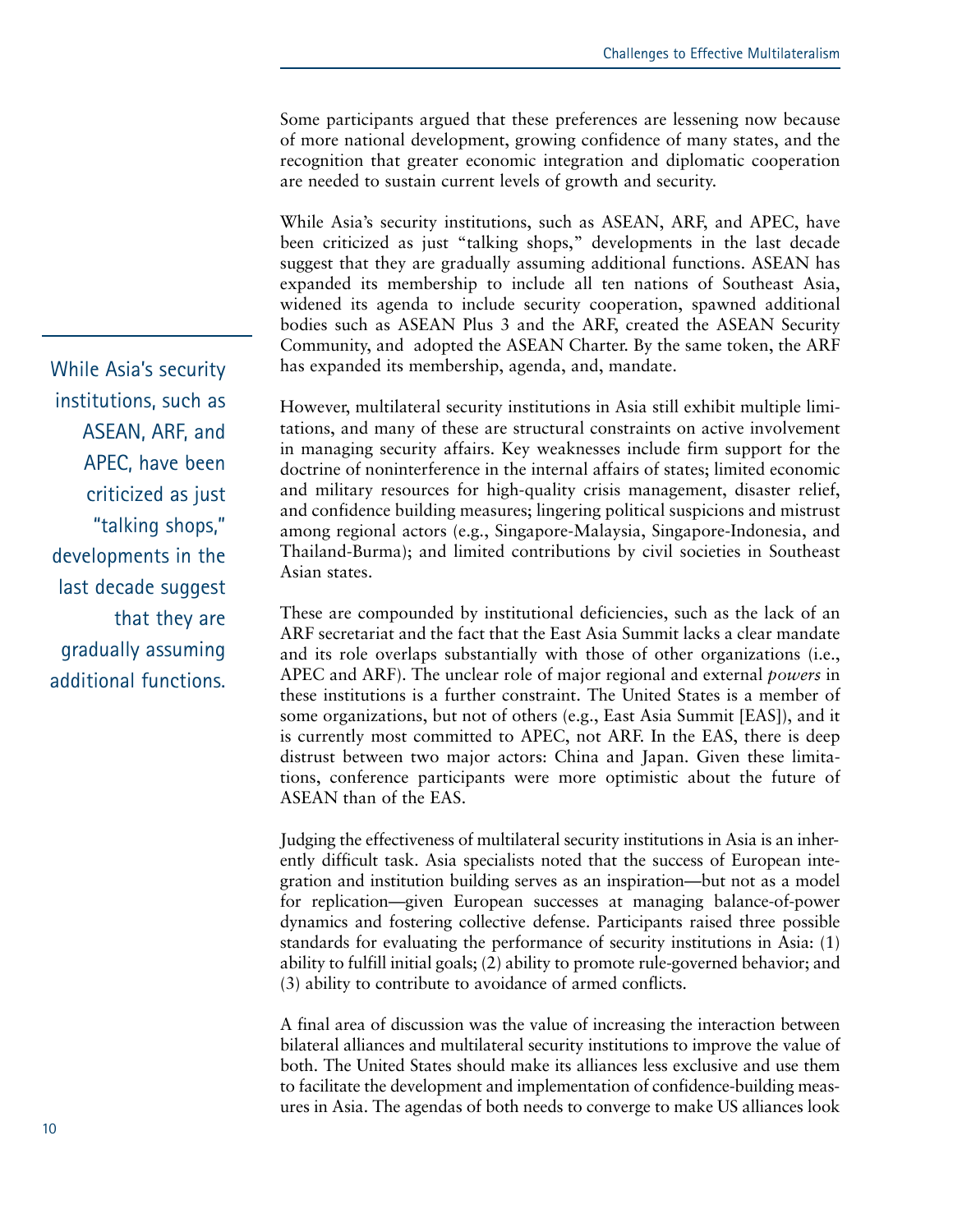more predictable and to boost the capabilities of multilateral security institutions. Bilateral relations could be used to improve the quality of multilateral security organizations.

#### **Norm-Building and Political Institutions in Asia and Europe**

This panel focused on the role of regional institutions in Europe and Asia in fostering good governance and accepted norms of state behavior. What role have institutions in these regions played in such processes? Have they been effective? Why have they succeeded or failed?

#### **Europe**

The process of European integration and the current functioning of the EU serve as positive examples of how norms of behavior can be established and propagated by a regional institution. The principles of the respect for democracy, human rights, and the rule of law are essential parts of the EU member states' belief of how states should be organized and function. Reference to these principles is included in the preamble of the Single European Act, the Treaty on the European Union, and the European Security Strategy. Conference participants agreed that the European integration process has been, and will continue to be, strongly influenced by this framework of norms.

EU member states have reiterated their commitment to strengthen the norms of human rights and democracy in EU foreign policy. The EU uses "conditionality" in its foreign policy to encourage other nations to abide by these norms. Fulfilling certain conditions about human rights, democracy and rule of law, for example, is used as an incentive for EU membership. This approach has been highly effective to date.

However, promoting these norms beyond the EU has been problematic and represents a real weakness of EU foreign policy. For example, the EU has applied different standards of norm promotion depending on the strategic importance of the country in question. As with the foreign policymaking of other major powers, the EU confronts difficulties balancing its material interests and principles in its global diplomacy.

#### **Asia**

Asia's experiences with norm-building through multilateral institutions differ from Europe in terms of the content of the norms and how they are promoted. Participants from Asia argued that Asian institutions seek to embody norms more than they actively create and promote them. They do so in a step-by-step manner and by using incentives, rather than by imposing them by such means of conditionality. The recent creation of the ASEAN Charter is one such example of trying to instantiate ASEAN norms by creating this document.

The norms most commonly articulated, both explicitly and implicitly, in Asian institutions are the primacy of economic development and good governance; the sanctity of state sovereignty; and the importance of the noninterference in the internal affairs of nations. In some parts of Asia, such as

The process of European integration and the current functioning of the EU serve as positive examples of how norms of behavior can be established and propagated by a regional institution.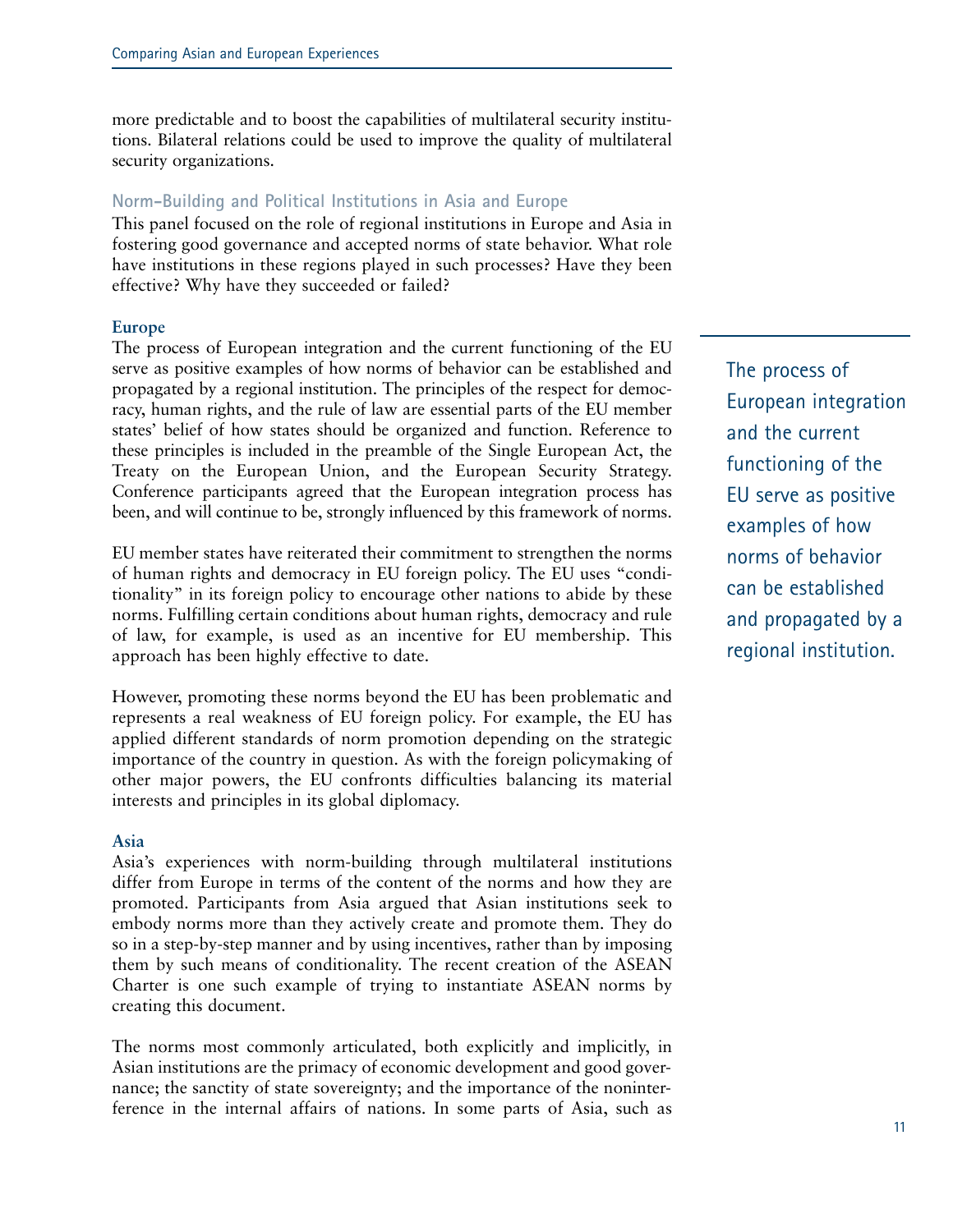Singapore and China, there is a strong preference for economic development and good governance over democracy promotion.

The debate over Asian values in the early to mid-1990s was an important occasion for Asian leaders to articulate their views on the significance of economic development in relation to political and civil rights. Asian participants insisted that the principle of conflict prevention through confidence building measures was a consistent emphasis of multilateral security institutions in East Asia.

These norms are most commonly expressed in documents and statements by ASEAN and the ARF. East Asian nations have taken steps to promote them and encourage other states to accept them through such agreements as the Declaration on a Code of Conduct in the South China Seas and the Treaty of Amity and Cooperation.

Many participants agreed that a key mechanism for norm promotion in Asia is to embrace states, not to force norms on them. For example, Burma's membership in ASEAN in 1997 was not based on such conditions, though many participants disagreed about the wisdom, in retrospect, of admitting Burma to ASEAN without conditions. Among Southeast Asian participants, one of the successes of the ASEAN approach to multilateralism was embracing China's participation and encouraging China to become comfortable in multilateral venues. By dint of China's participation in ASEAN, ARF, and APEC processes, it has now become a highly capable actor in multilateral organizations, to the point that it poses new diplomatic challenges to other Asian nations.

The generation and promotion of norms is a key aspect of community building for ASEAN nations. These norms differ from those in Europe, and thus are expressed differently in policymaking. Existing ASEAN norms of economic development, sovereignty, and noninterference in states' internal affairs are core to the ASEAN identity. There are some incipient indications that, due to the challenges posed by nontraditional security threats, an absolutist notion of sovereignty may be lessening. The emerging changes are drive by the practicalities of responding to transnational security threats.

#### **Analyzing Regional Integration Institution Building in Asia and Europe**

In comparing the experiences of regional integration and institution building in Asia and Europe, conference participants arrived at six conclusions.

*• Europe is more like Asia than one might think:* Contrary to some of the assumptions of many Asia specialists, the EU is not a highly legalistic, centralized, unified, and idealistic actor. The EU is not a "superstate" deeply involved in the economic, social, and political affairs of its member states. The EU works mostly by consensus; EU infringements of state sovereignty are limited. European ideals, while strong in principle, are difficult to implement in policy terms, and the EU is unable (even unwilling) to foster cultural homogeneity.

...Asian institutions seek to embody norms more than they actively create and promote them.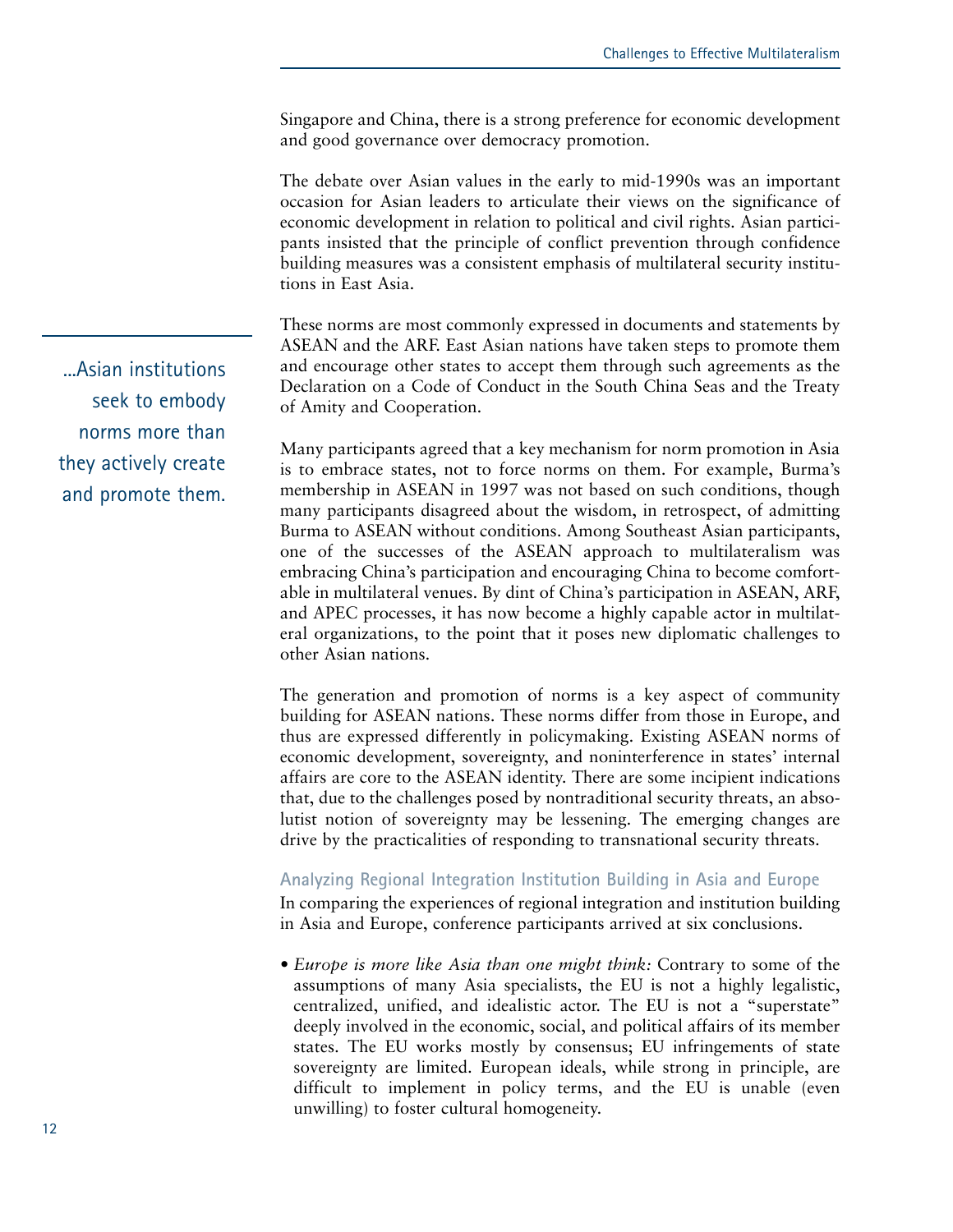- *Pace vs. Trajectory of Regionalism*: While regional integration and institutions are clearly more developed in Europe than in Asia, a major question is whether Asia's integration is simply proceeding at a slower pace than Europe's or whether it is following an entirely distinct trajectory. Is the Europe of today going to be Asia in the future? Or will Asian regionalism and multilateralism evolve along a unique pathway toward its own distinct end state? Are there different routes to the same destination or perhaps different destinations as well? Conference participants were divided on these questions. Many Asian participants preferred to talk about European integration as an inspiration for Asia, but not as a model.
- *Sequencing Politics and Economics in Regional Integration*: The sequencing of political reconciliation and economic integration is central to sustained regional integration and institution building. Europe's history suggests that serious political/security questions (e.g., Franco-German reconciliation) need to be settled in order for economic integration to proceed, but then integration becomes largely an economically-driven phenomenon. The presence of an accepted external power providing security also guarantees help, as does the binding force of a pervasive external security threat. In East Asia, by contrast, economic integration is often treated as the leading edge of political reconciliation, setting the foundation for expanding mutual interests and building confidence among states. Security competition among major Asian states, such as China and Japan and to a lesser extent China and India, remains unresolved. It is unclear whether these dynamics will prevent deeper integration over the longer term.
- *External Forces and Regional Integration*: External forces (both positive and negative) played a pivotal role in fostering European integration. Security multilateralism was strongly motivated by the potent threat from the Soviet Union. The United States saw value in a more unified and cohesive Europe in the face of the Soviet threat, and encouraged Franco-German reconciliation and German rearmament after World War II. In Asia, the United States is somewhat skeptical of regionalism, and Washington remains comfortable with the current hubs-and-spokes model of bilateral security cooperation among its allies and the looser amalgamation of multilateral security groupings in the region. The most "successful" examples of security multilateralism in Asia to date—ASEAN and the six-party talks were created in response to well defined and commonly perceived security threats. However, by and large, Asians do not currently view a strong external challenge, which is region-wide and demands more structured and formalized security multilateralism. In addition, the US security role in the region can be politically costly for some governments and even exacerbate certain regional security competitions.
- *State Capacity is Critical:* The material capacities of national governments to carry out their internal governance and external security functions are critical to the success of regional integration and institution building. Successful integration in Europe relied upon the capabilities of member

Is the Europe of today going to be Asia in the future? Or will Asian regionalism and multilateralism evolve along a unique pathway toward its own distinct end state?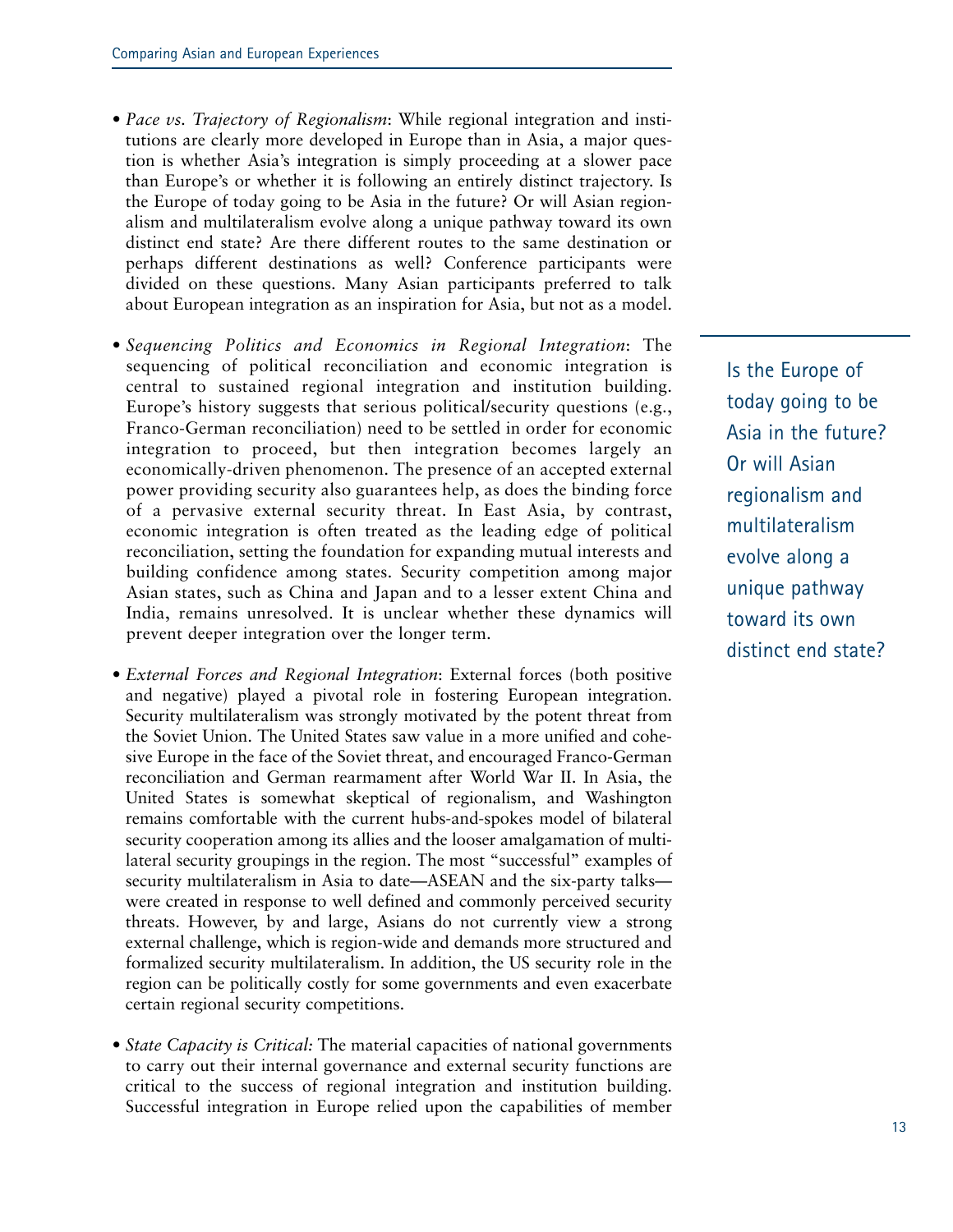states to perform core governance functions at home, such as fiscal, tax, and social welfare policymaking, and the ability to engage neighboring and likeminded states abroad. A core weakness of many Asian states is their limited national capabilities to contribute to multilateral cooperation, especially in diplomatic and security affairs. Even in some areas of functional economic cooperation, East Asian states possess limited capacity to contribute.

*• Process vs. Outcomes:* Both processes and outcomes are important to institution building. The distinction between the two can be artificial. European experts noted that there is far more process in the operation of the EU than many Asians assume. EU economic and security affairs operate through extensive consultation and consensus, including the use of informal rules. In Asia, process can function as a type of outcome (i.e., as a CBM), though more tangible outcomes are desired by most Asian states. Better compliance with ASEAN agreements was highlighted as a distinct goal. (Some estimate current compliance at about 30 percent.) The successes of the six-party talks and the recent efforts to make ASEAN a rules-based organization were both highlighted as identifiable outcomes of multilateral processes in Asia.

#### **Recommendations for US Policy**

The United States has been active in shaping Asian economic and security affairs for decades. It retains a strong national interest in continued and high-quality involvement in Asia, but the mode of US engagement has had to adjust to evolving regional realities. Trends toward greater regional integration and multilateralism demand that US strategy and actions change.

To date, US policymakers have been generally inattentive to these developments and their implications, both positive and negative, for US interests. As a result, US policy has been slow to respond. US economic and security diplomacy in the region needs to better reflect the scope, pace, and content of regional integration and institution building. Failure to respond to these trends, ultimately, will undermine US credibility, legitimacy, and influence in Asia. If done well, US policies that engage the regional penchant for integration and institution building can only bolster the US ability to shape East Asia's evolution in a direction consistent with US interests.

Based on the conference discussions and findings, a number of important recommendations for US policy arise. The United States should:

- *•* Expand investment in diplomatic, intelligence, and general analytic capabilities to assess the degree of regional integration and multilateralism in Asia. What are the main drivers, how fast are these processes proceeding, what form are they taking, and what are the positive and negative implications, for US interests?
- *•* Conduct a policy review of US positions on regionalism and multilateral institutions in East Asia. Current US policy lacks a systemic approach that

Trends toward greater regional integration and multilateralism demand that US strategy and actions change.

To date, US policymakers have been generally inattentive to these developments and their implications, both positive and negative, for US interests.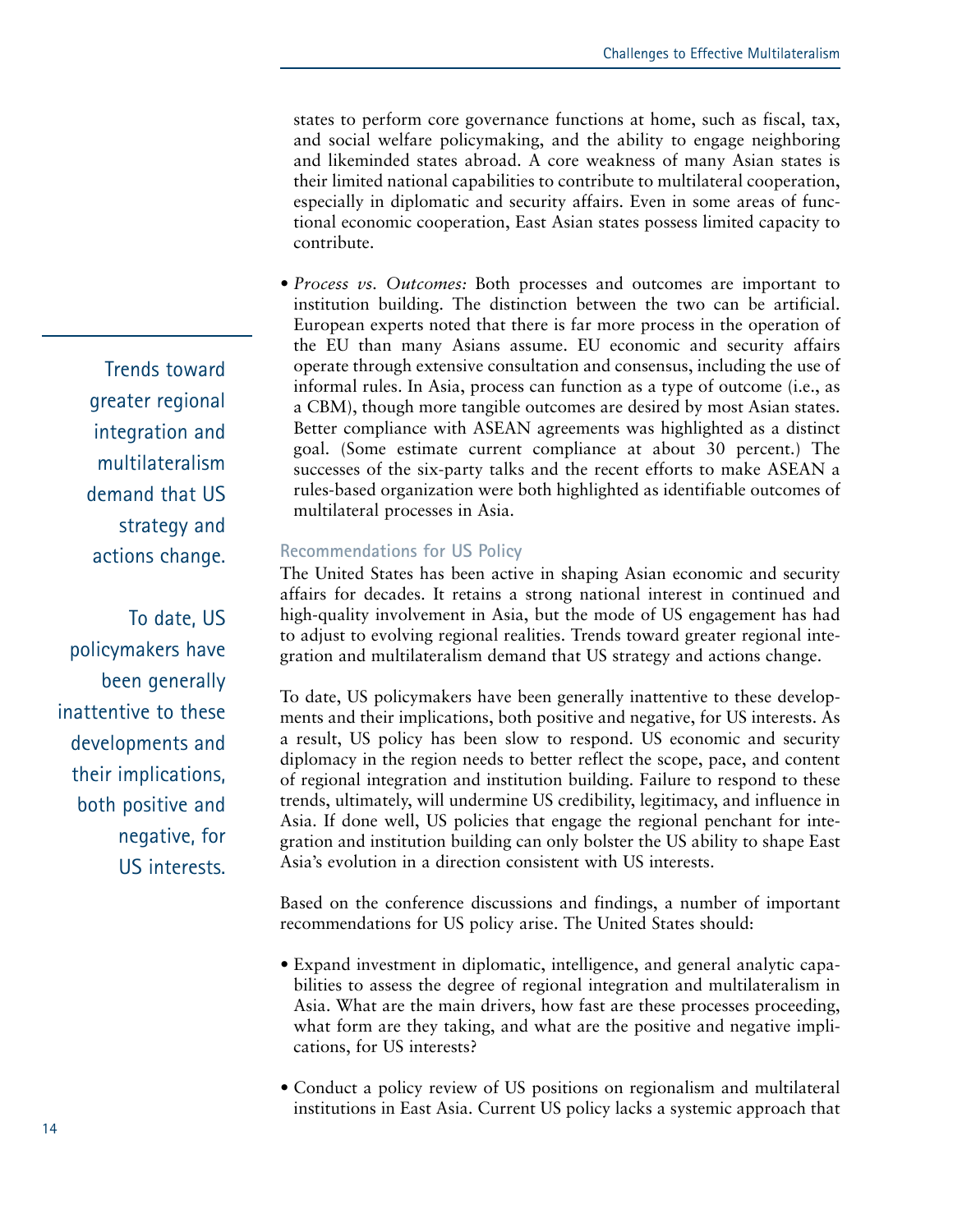leverages US economic, diplomatic, and military influence in the face of this changing strategic landscape. The US government needs to assess the relative value of participating in various regional institutions (such as APEC, ARF, and EAS), set US goals for participating, and then *prioritize* its attendance accordingly. This should be done in close consultation with regional allies, partners, and friends.

- *•* Develop a comprehensive national strategy toward regional integration and multilateral cooperation in East Asia, following a policy review. This strategy should aim to dispel common perceptions that the United States is distracted from Asia and is opposed to regional integration. Such a strategy should also enhance the credibility, legitimacy, and predictability of US commitments to Asia's stability and prosperity. This should be embedded in and reflective of a broader East Asia strategy to emerge under the next administration.
- *•* Develop a coherent plan for high level US engagement with multilateral organizations in Asia. The president should attend at least one major multilateral meeting *in Asia* each year. The secretary of state should always attend the annual meeting of ARF. The United States should evaluate the past prominence of APEC in US regional strategy, given APEC's increasingly marginal role in fostering greater economic liberalization and regional integration. At a minimum, the United States should participate as an observer in the East Asia Summit and seriously examine modalities for membership.
- *•* Be transparent, inclusive, flexible, and ambitious in fostering greater regional integration and multilateralism. Do so in a way that leverages existing competencies of key Asian states, compensates for their weaknesses, and encourages them to lead in building new initiatives. Improve the civilian capacities of states, including (nongovernmental organization) NGOs and civil society, to participate in multilateral activities, such as humanitarian relief operations.
- *•* Enhance the degree of US support for both formal and ad hoc multilateralism in its regional diplomacy. Past skepticism among East Asia nations toward US-led ad hoc multilateral solutions is waning. The United States should ensure that such efforts are, at a minimum, not inconsistent with existing alliances and, at best, mutually reinforcing. Two recent US-led ad hoc efforts, the six-party process and the Asia-Pacific Partnership on Clean Development and Climate Change, are widely regarded as successes within Asia.
- *•* Encourage US allies and security partners in Asia to play an active role in multilateral security cooperation. The United States should promote such activities both inside and outside existing alliances, including tailoring the scope of alliance cooperation to better facilitate allies' multilateral efforts. US policies should nurture multilateral institution building in Asia in a manner that buttresses traditional US alliances.

...the United States should participate as an observer in the East Asia Summit and seriously examine modalities for membership.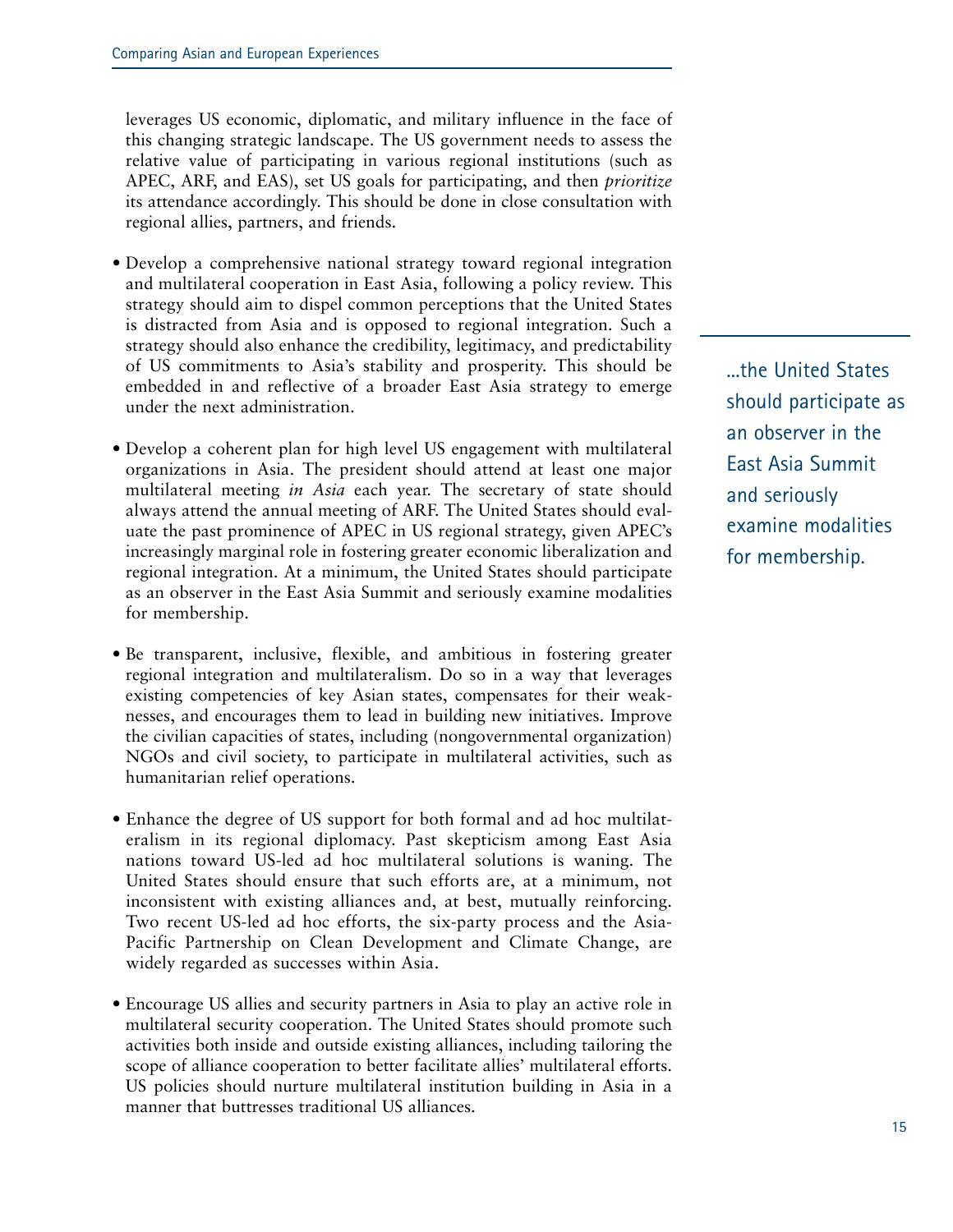*•* Develop a pan-Asian mechanism for regular dialogue on regional trade, investment, and finance issues. Use this channel for information sharing, trading experiences with market transitions and related policy reforms, as well as crisis management. Ensure that current regional mechanisms, such as the Chiang-Mai Initiative, are sufficiently resourced to respond in the event of a regional liquidity crisis. Further research the possibility of forming an Asian G-7 among regional finance ministers.

*•* Strengthen the priority given to Asian regional integration in ongoing dialogues with key regional partners such as Japan, Australia, South Korea, and Singapore. Assure that the ongoing transatlantic dialogue on Asia is sustained and given greater priority in the next administration, and that Asian regionalism becomes a core aspect of those exchanges. The United States and European partners, both the EU and EU member states, should consult on their respective approaches to Asian multilateralism and integration and play a constructive role in shaping their evolution.

## **Endnotes**

<sup>1</sup> For the purposes of the conference and this conference report, Asia is considered to be the 27 member-states of ASEAN Regional Forum (ARF). Europe is considered to be the 27 members of the European Union.

<sup>2</sup> Excellent scholarship work on a related topic can be found in Amitav Acharya and Alastair Iain Johnston, eds., Crafting Cooperation: Regional International Institutions in Comparative Perspective, (Cambridge, UK: Cambridge University Press, 2007).

The rapporteur, Evan S. Medeiros, prepared this report following the conference. It contains his interpretation of the proceedings and is not merely a descriptive, chronological account. Participants neither reviewed nor approved the report. Therefore, it should not be assumed that every participant subscribes to all recommendations, observations, and conclusions.

US policies should nurture multilateral institution building in Asia in a manner that buttresses traditional US alliances.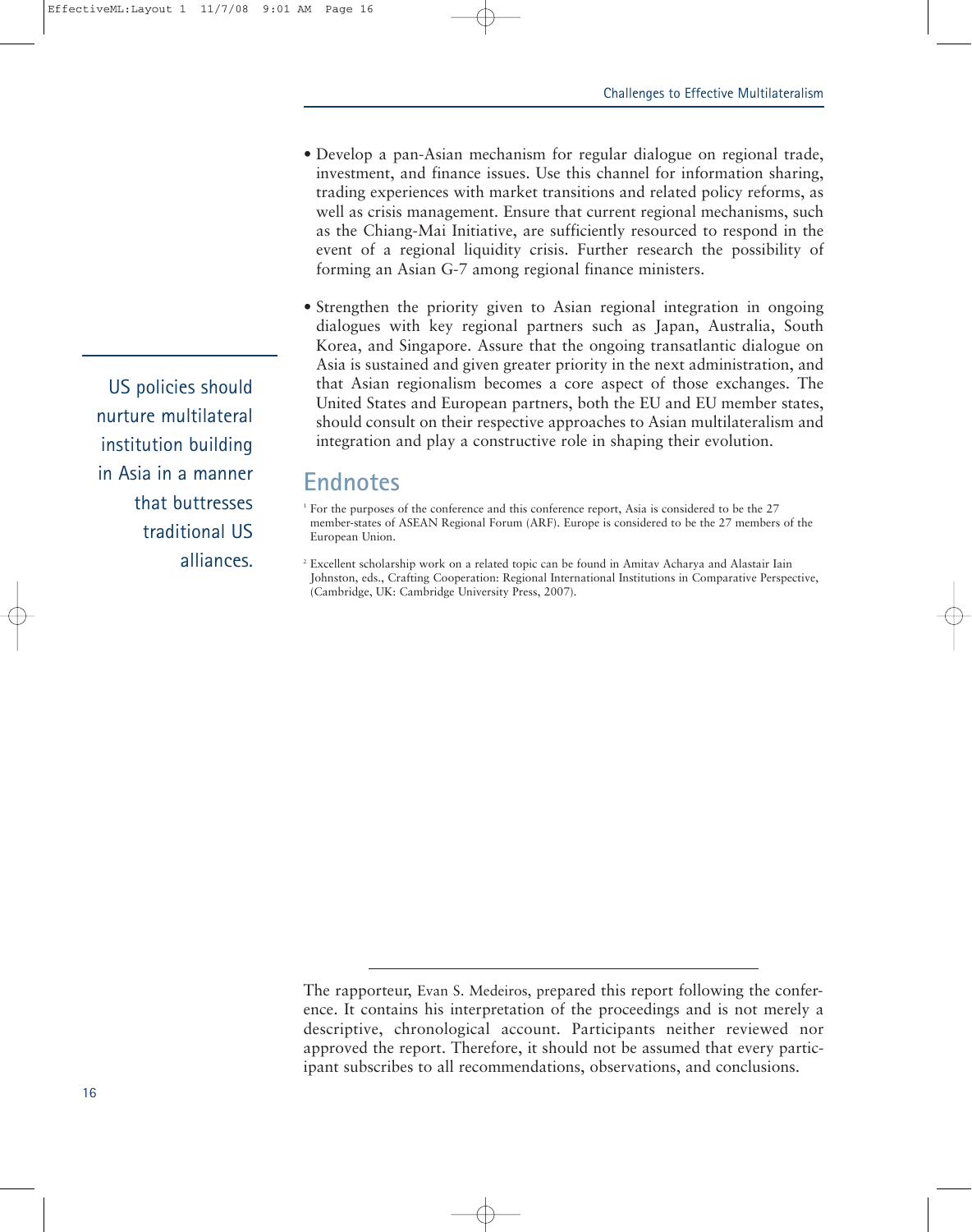# **Participant List**

**Cochairs Bates Gill**, Director, Stockholm International Peace Research Institute

**Michael Schiffer**, Program Officer, Policy Analysis and Dialogue, The Stanley Foundation

**Rapporteur Evan S. Medeiros**, Senior Political Scientist, RAND Corporation

### **Participants**

**Amitav Acharya**, Professor of Global Governance and Director of the Centre for Governance & International Affairs, Department of Politics, University of Bristol, United Kingdom

**Franco Algieri**, Director of Research, Austrian Institute for European and Security Policy

**Sebastian Bersick**, Senior Fellow, Stiftung Wissenschaft und Politik, German Institute for International and Security Affairs

**Barry Buzan**, Professor, International Relations Department, The London School of Economics and Political Science

**Akiko Fukushima**, Senior Fellow, The Japan Foundation

**Bart Gaens**, Senior Researcher, Project Director, University of Helsinki Network European Studies

**Jean-Yves Haine**, Visiting Professor, University of Toronto, and Senior Fellow, Transatlantic and Global Security, Stockholm International Peace Research Insitute (SIPRI)

**Chin-Hao Huang**, Research Associate, Stockholm International Peace Research Institute (SIPRI)

**Rajendra K. Jain**, Professor of European Studies and Chairperson, Center for European Studies, School of International Studies, Jawaharial Nehru University, India

**Magnus Jerneck**, Director, Centre for European Studies, Department of Political Science, Lund University, Sweden

**K. Kesavapany**, Director, Institute of Southeast Asian Studies, Singapore

**Ari Kokko**, Professor and Director of Research, The European Institute of Japanese Studies, Stockholm School of Economics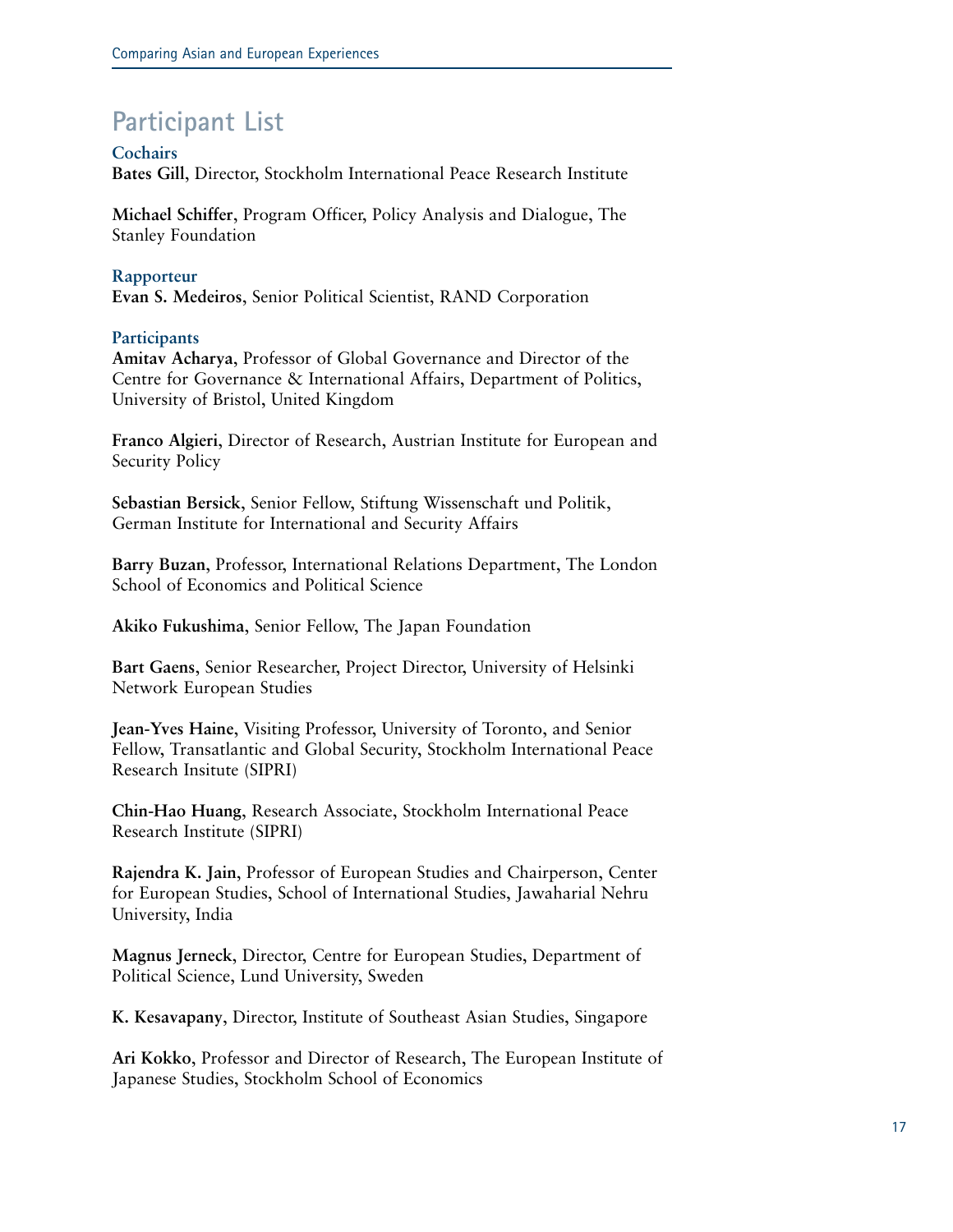**Charles A. Kupchan**, Senior Fellow and Director for Europe Studies, Council on Foreign Relations, and Professor of International Relations, School of Foreign Service and Government Department, Georgetown University

**Andrew Moravcsik**, Professor of Politics and International Affairs, Director of the European Union Program, Woodrow Wilson School, Princeton University

**Hideo Ohashi**, Professor, School of Economics, Senshu University, Japan

**Pang Zhongying**, Professor of International Studies, School of International Studies, Renmin University of China

**Michael Plummer**, Professor of International Economics, The Johns Hopkins University, SAIS-Bologna, Editor in Chief, *Journal of Asian Economics*

**William Tow**, Professor, Department of International Relations, Research School of Pacific and Asian Studies, The Australian National University

**Wu Xinbo**, Associate Dean, School of International Relations and Public Affairs, and Deputy Director, Center for American Studies, Fudan University, China

**The Stanley Foundation Staff Patty Papke**, Director of Events Management, The Stanley Foundation

Affiliations are listed for identification purposes only. Participants attended as individuals rather than as representatives of their governments or organizations.